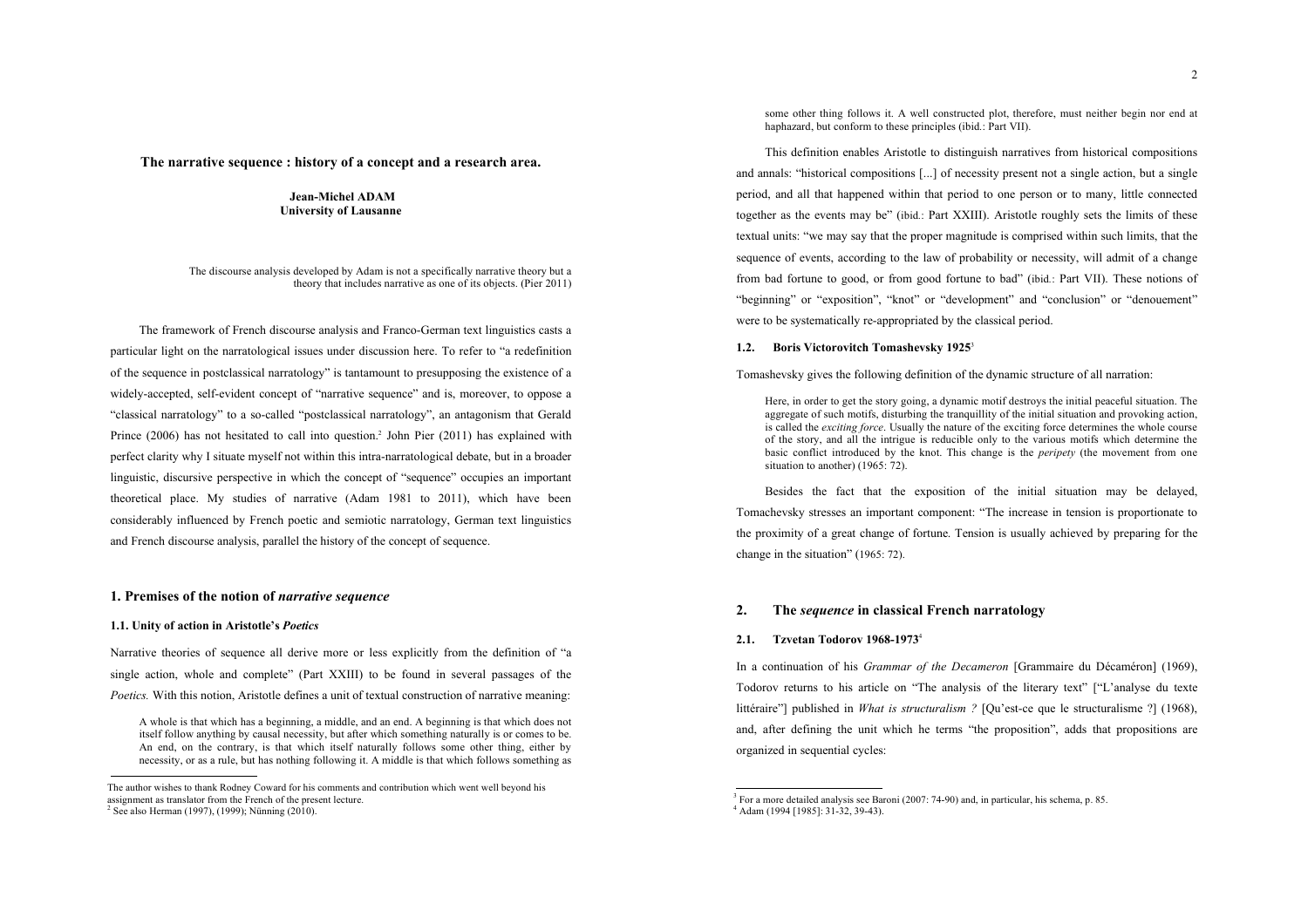The propositions do not form infinite chains, they are organized into cycles that every reader recognizes intuitively (one has the impression of a completed whole) and that analysis identifies without too much difficulty. This higher level unit is called a *sequence*. [...] The complete sequence is composed — always and only — of five propositions. An ideal narrative begins with a stable situation that some force will perturb. From which results a state of disequilibrium; by the action of a force directed in a converse direction, the equilibrium is re-established; the second equilibrium is quite similar to the first, but the two are not quite identical. Consequently there are two types of episodes in a narrative: those that describe a state (of equilibrium or disequilibrium) and those that describe the transition from one state to another (1981 [French edition 1973]: 51).

After stressing that a sequence may also comprise complimentary propositions which are only secondary constituents, Todorov distinguishes three types of sequential combinations: *embedding*, *enchaining*, and *alternation* or *interlacing* (1981: 53). He thus further develops the definition of the text of the folk tale given by Propp in *Morfologia skaski*:

One tale may have several moves [sequences], and when analyzing a text, one must first of all determine the number of moves of which it consists. [...] Singling out a move is not always an easy matter, but it is always possible with complete exactitude. [...] Special devices of parallelism, repetitions, etc., lead to the fact that one tale may be composed of several moves (1968: 92).

#### **2.2. Claude Bremond 1973**<sup>5</sup>

In his *Logique du récit*, Bremond re-examines Todorov's propositions, and refines his "ideally complete narrative sequence" (1973 : 119), adding causal relationships or motivations which pave the way for alternatives and the principle of narrative possibilities:

A relation of motivation may introduce a relation of desire which itself may introduce a relation of hypothesis (intended to explicate the conditions under which the desire may be fulfilled); there would follow then the transition to the act (in the form of one of the following verbs  $a \neq 0$ the aim of the action is to modify the situation],  $b \mid$  = to act reprehensibly, to sin, to transgress a law],  $c$  [= to punish]); there would finally come a relation of result, which would describe the consequences of the action. We would then have a unilineal sequence of functions [...] (1973: 119-120, cited in Adam, trans. Yael Schneerson, 1982: 162).

Bremond's major contribution remains the question of "narrative possibilities" which grounds narrative in the potential bifurcations of any series of actions and the chain connections which may or may not result from successive choices. The Aristotelian triad leading, for instance, from *misfortune* to *happiness*, thus becomes an open-ended series:

|           | Improvement $\gg$ >>> Absence of a process of improvement >>>> $\varnothing$ |                                          |  |
|-----------|------------------------------------------------------------------------------|------------------------------------------|--|
|           | to be obtained $or \gg$ Process of improvement                               | >>>> Success: improvement achieved       |  |
|           |                                                                              | $or \gg$ Failure: absence of improvement |  |
| Dysphoria | $\gg$ Process of improvement                                                 | $\gg >>$ Euphoria                        |  |
| Euphoria  | $\gg$ Process of improvement                                                 | $>>$ Dysphoria                           |  |

<sup>5</sup> Adam (1984: 30-38), (1994 [1985]: 20-30).

## **2.3. Paul Larivaille 1974**<sup>6</sup>

In a decisive, significant revision of the proposals formulated by Propp, Bremond and Greimas, the specialist in Italian studies Paul Larivaille (1974: 386-387) offers the most highly-developed model of the narrative sequence which he grounds in the embedding of two actional triads:

|               |                                           |               |               | Ш            |
|---------------|-------------------------------------------|---------------|---------------|--------------|
| <b>BEFORE</b> |                                           | <b>DURING</b> |               | <b>AFTER</b> |
| Initial state | Transformation (effectuated or undergone) |               | Final state   |              |
| Equilibrium   | Dynamic process                           |               | Equilibrium   |              |
|               |                                           |               |               |              |
|               | Provocation                               | Action        | Sanction      |              |
|               | (detonator)                               |               | (consequence) |              |
|               | (trigger)                                 |               |               |              |

In this definition of the sequence, (4) is a result of (3), and is separate from the final equilibrium (5) which, potentially, leads on to a new sequence. Larivaille (1974: 386) thus separates the closure of the process and the completion of the action (4) from the final state (5). His conception of (4) is appreciably different from that of Todorov, for whom it is not a result, but a dynamic element leading to the final situation; this is the position which I myself have adopted.

## **3. First linguistic approaches to the question of the** *sequence.*

#### **3.1. Sociolinguistics: William Labov and Joshua Waletzky 1967**<sup>7</sup>

In 1967, at the annual congress of the American Ethnological Society, Labov (Columbia University) and Waletzky (Harvard University) presented a seminal paper: "Narrative analysis: oral versions of personal experience". They considered as "fully formed" narratives which comprise five elements: 1. *Orientation*, 2. Complication, 3. *Evaluation*, 4. Result and 5. *Coda* (1967: 41). In 1972 the terminology is slightly different and somewhat vaguer: 1. *Abstract*, 2. *Orientation*, 3. Complicating action, 4. *Evaluation*, 5. Result and 6. *Coda* (1972: 363). The clauses labelled in italics are "free clauses" and only (Complication) and (Result) are purely narrative. "Free clauses" are pragmatically the most highly determined, being those in which the articulation of the text with the context of utterance-narration is the most clearly marked. The *Abstract* and the *Coda* link the narrative to the verbal context of the ongoing

 $\frac{6}{7}$  Adam (1984: 69-73), (1994 [1985]: 32-33).<br> $\frac{7}{7}$  Adam (1981), (1994 [1985]: 176-186).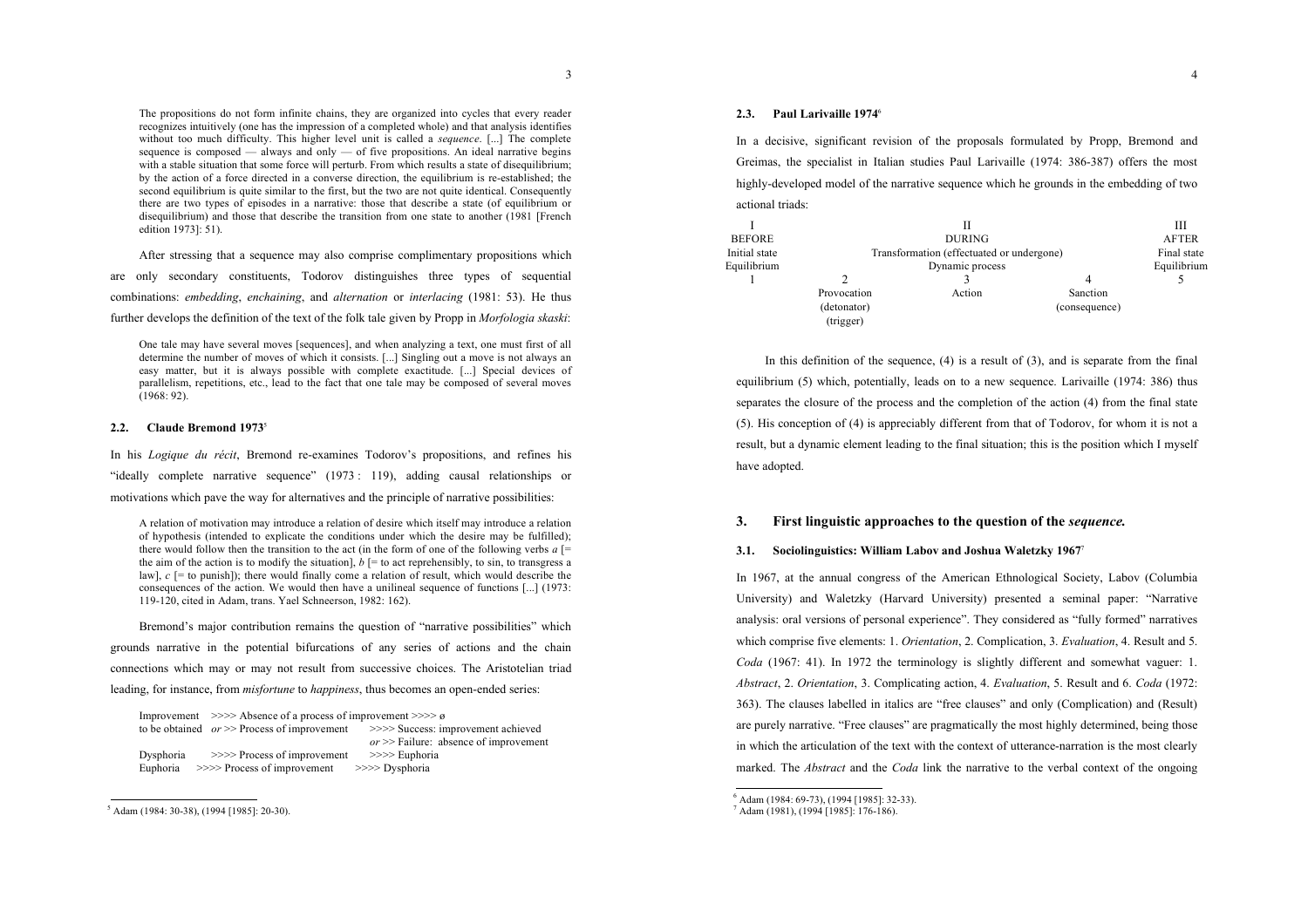interaction, the present world of the interactants and the past or fictional world of the story which is being told. The purpose of the *Abstract* is to give the audience a reason to listen, by generally highlighting the interest of the narrative. The *Orientation* is the transitional space in which the world of the factual or fictional narrative is situated, while the *Coda* brings the interactants back to the point where they found themselves before entering the world of the narrative. The central *Evaluation* serves as a transition between the two properly narrative clauses; it suspends the action at a crucial juncture in order to allow an appraisal of the state of the situation. Free evaluative clauses can, moreover, be found inserted at any point in the narrative, so as to facilitate interpretation and keep the audience's attention; this is the purpose of explanatory and exclamative pauses. In the work undertaken in collaboration with Fanshel (1977: 104-110), Labov demonstrates that a narrative may be no more than the backdrop to a vast procedure of external evaluation, and considers the multiplication of external evaluative pauses as a characteristic of the genre of the therapeutic interview.

#### **3.2. Text grammar: Horst Isenberg 1972**<sup>8</sup>

The proposals advanced by Labov and Waletzky were to influence the text grammars taking shape in both parts of Germany in the 1970s. This was particularly true of the work of Horst Isenberg, who offers a model of the narrative text in which the *Coda* is replaced by a *Moral* (in the form of a final evaluative clause) and the *Abstract* is left aside:



Between the surface sentences and the text, these five narrative nodes fulfil communicative functions:

The structural elements described by Labov-Waletzky (1967) show considerable similarities to the communicative functions described in single-sentence texts. In both cases, we are dealing with communicative elements which are not directly part of the properly semantic structure of the surface sentences, but which appear as nodes which dominate them (Isenberg 1972: 73).

It was on this rudimentary model, developed from very simple narratives, that I leaned, in *Linguistique et discours littéraire* (Adam-Goldenstein 1976: 203), in order to describe the narrativity of a short text in *Histoires Naturelles* by Jules Renard. Research in the 70s was dominated by "generative text models" and, parallel to the early development, in Germany, of

<sup>8</sup> Adam (1984: 35-37).

textual pragmatics, the ambition of text grammars was to extend the sentence model of generative transformational grammar to narrative and non-narrative texts. The principal shortcoming in this model lies in the failure to take into account the dual nature of Labov and Waletzky's clauses: narrative clauses, on the one hand, and free pragmatically overdetermined clauses, on the other. The other major shortcoming of such a simple model as this resides in the fact that the five nodes are directly attached to sentences (S). The elementary texts analyzed fostered the illusion of a direct transition from the sentence level to that of the text. It was in reaction to this over-simplification that I developed my own model of the narrative sequence, though not without taking into account the advance represented by Teun A. van Dijk's proposals.

#### **3.3. A cognitive-linguistic perspective: van Dijk 1972-1984**

Van Dijk's first studies (1972 & 1973) leaned towards German text grammars, but introduced the concept of (not exclusively narrative) *sequence* between the sentence and textual levels: "The difference with sentential grammars, however, is that derivations do not terminate as simple or complex sentences, but as ordered n-tuples of sentences (n1), that is as SEQUENCES" (1973b: 19). In the later perspective of the textual theory which he was developing in the 1980s, van Dijk (1978, 1981, 1984) no longer referred to sequences but to "superstructures" which he compared to "schema" theory, reserving the semantic notion of "macro-structure" for the theme or overall topic of a text:

Superstructures [...] are schema-like global structures. Unlike macrostructures they do not define global content, but rather the global form of a discourse. This form is defined, as in syntax, in terms of schematic categories (1981: 5).

If I have abandoned van Dijk's term of *textual superstructures*—which I was still using in my studies in the 1980s—, it is because this notion encompasses textual units which are far too different in nature. He uses the term *superstructure* when referring not only to narrative, argumentation or the scholarly article but also to the sonnet. On the other hand, I have retained his original definition of superstructures, which introduces the key concept of the "macroproposition": "The macropropositions, at least those of a rather high level, will further be organized by the schematic categories of the superstructure" (ibid*.*: p. 10), and he cites as examples Toulmin's narrative schema and his argumentative schema (Adam 2004). I have also retained his conception of superstructures as textual structures which are "superimposed" upon grammatical structures (1984: 2285).

Since *Remembering* (Bartlett 1932), numerous studies of written productions have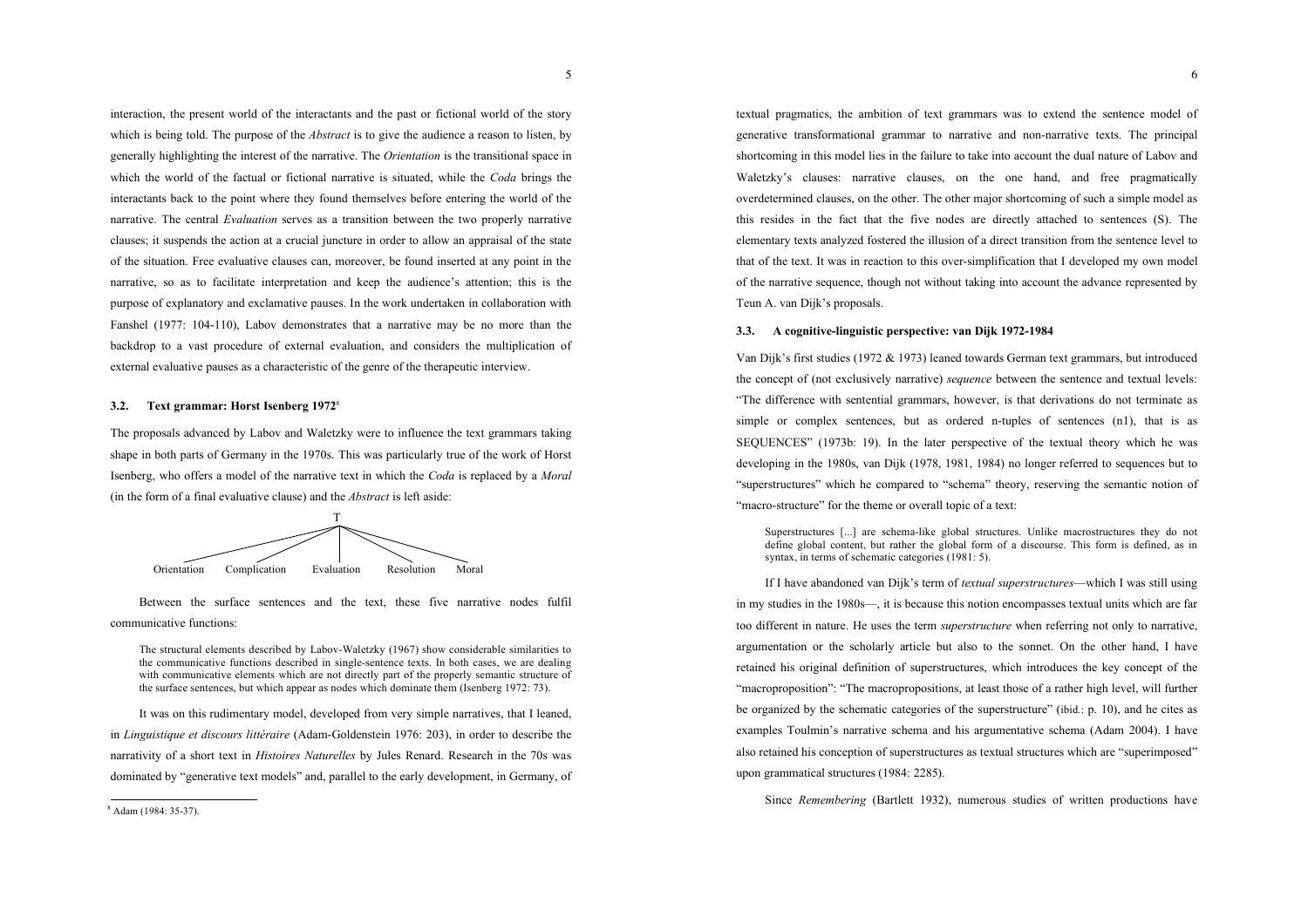confirmed the role of schemas available in the long-term memory in planning and revision activities. Bereiter and Scardamalia (1982 and 1987) have demonstrated that novices and nonexperts, who fail to automate a certain number of low-level skills (graphic, orthographic, syntactical), do not have such schemata at their disposition and therefore need to devote a large part of their cognitive activities to resolving micro-linguistic problems, to the detriment of macro-textual composition. Of course, prototypical schemata cannot, by themselves, explain all the aspects of the comprehension and production of textual sets. Knowledges of various types come into play in both these operations: socio-pragmatic knowledges, a knowledge of the worlds represented and of actional scripts, a representation of time and causality, etc. In production or comprehension tasks, the knowledge of prototypical schemata merely endows interpreters and producers with a set of problem-solving strategies. As Kintsch notes: "As with other strategies, it is possible to do without them, but being able to use text-specific organisational strategies can be a great help to the comprehender" (1982: 96).

# **4. Se***quences* **in the theoretical apparatus of text theory and discourse analysis**

My theorisation of the narrative sequence was developed in the continuation of research in the fields of cognitive psychology and textual psycholinguistics into narratives such as the work of Kintsch and van Dijk (1975), Denhière (1984) and Fayol (1985). These studies were already, in 1984 and 1994, central to the second edition of my books on *Le récit* [Narrative] and *Le texte narratif* [The Narrative Text]. In these works, I was at the time taking quite explicitly what has since been dubbed the "cognitive turn" of narratology. The influence of textual psycholinguistics (Coirier, Gaonac'h and Passerault 1996) upon my own conception of textuality and of units and levels of processing has proved decisive.

I consider the *sequence* (in general, and the narrative sequence in particular) to be a preformatted relational structure which is additional to narrow and broad syntactic units (respectively, sentences and periods); it is "a textual schema" which is situated between the sentence- and period-level structuration of clauses and the macro-textual organization of *text plans*. Sequences are pre-formatted structures of typed and ordered groupings of bundles of clauses. One of the roles of text linguistics is to explore and theorize this intermediate level of structuration, without neglecting the complex interplay of low-level (bottom-up) transphrastic constraints and higher-level (top-down) discursive and generic constraints. A sequence

comprises two hierarchical compositional levels: *clauses* are grouped together in a limited number of *macropropositions*, specific to each type of *sequence*, and these *macropropositions* are themselves grouped together and articulated with each other in the textual unit formed by the *sequence*. In other terms, an elementary structure valid for all sequential groupings: [Sequence [macropropositions [clause(s)]]]. These *clauses* are interpreted as components of higher-level units, *macropropositions*, which themselves can only be defined as constituent units of the different types of *sequence*. This definition of each unit as a constituent of a unit of a higher level of complexity, made up of lower-level units, is the basic condition for a unified approach to textual sequences (Adam 2011b); it is also the condition for the transformations of the meaning of the clauses by integration into the semantic unit of a given macroproposition and sequence, a macroproposition perhaps actualized, at the surface level, by one or more clauses. This mode of functioning is the basis of the various broad types of sequential groupings. Knowledge of (proto)typical schemata facilitates the operations regrouping information in processing cycles, both in production and reception-interpretation.

The elementary sequences seem to come down to a limited number of utterance formats. In the present state of the theory, I have retained only five prototypic sequences: *narrative*, *descriptive*, *argumentative*, *explicative* and *dialogal*, which are generally intermingled, even in short texts. I have proposed a re-reading of the ternary and quinary propositions of classical narratology in the light of the linguistic notion of *process* and the five constituent moments (m) of aspect (see also Bres 1989: 81). We thus obtain a linguistically- and culturally-founded model capable of explaining the double ternary structure of narratives: *Before* the process, the *Process* itself, *After* the process, on the one hand, and, on the other, the breakdown of the actual *process*: *Beginning* (also called the "beginning" in Aristotle), *Unfolding* (Aristotle's "middle") and *End* (also the "end", in Aristotle).

| $-Moment m1 = BEFORE$ the process (action is imminent)                     | $=$ Np1 |
|----------------------------------------------------------------------------|---------|
| • Moment m2 = BEGINNING of the process (beginning to, undertaking) = $Np2$ |         |
| • Moment $m3 = DURING$ the process (continuing to)                         | $=Np3$  |
| • Moment $m4 = END$ of the process (ceasing)                               | $=Np4$  |
| • Moment $m5 = AFTER$ the process (recently completed)                     | $= Np5$ |

The completeness of a unified series forming a *sequence* is a *narrative* transformation of an aspectual series of moments actualizing the time-image of m1, m2, m3, m4 and m5 in textual units of clause groupings: the narrative macropropositions (Np). The technical concept of the "macroproposition" is also used by Umberto Eco : "In narrative, the breathing is

7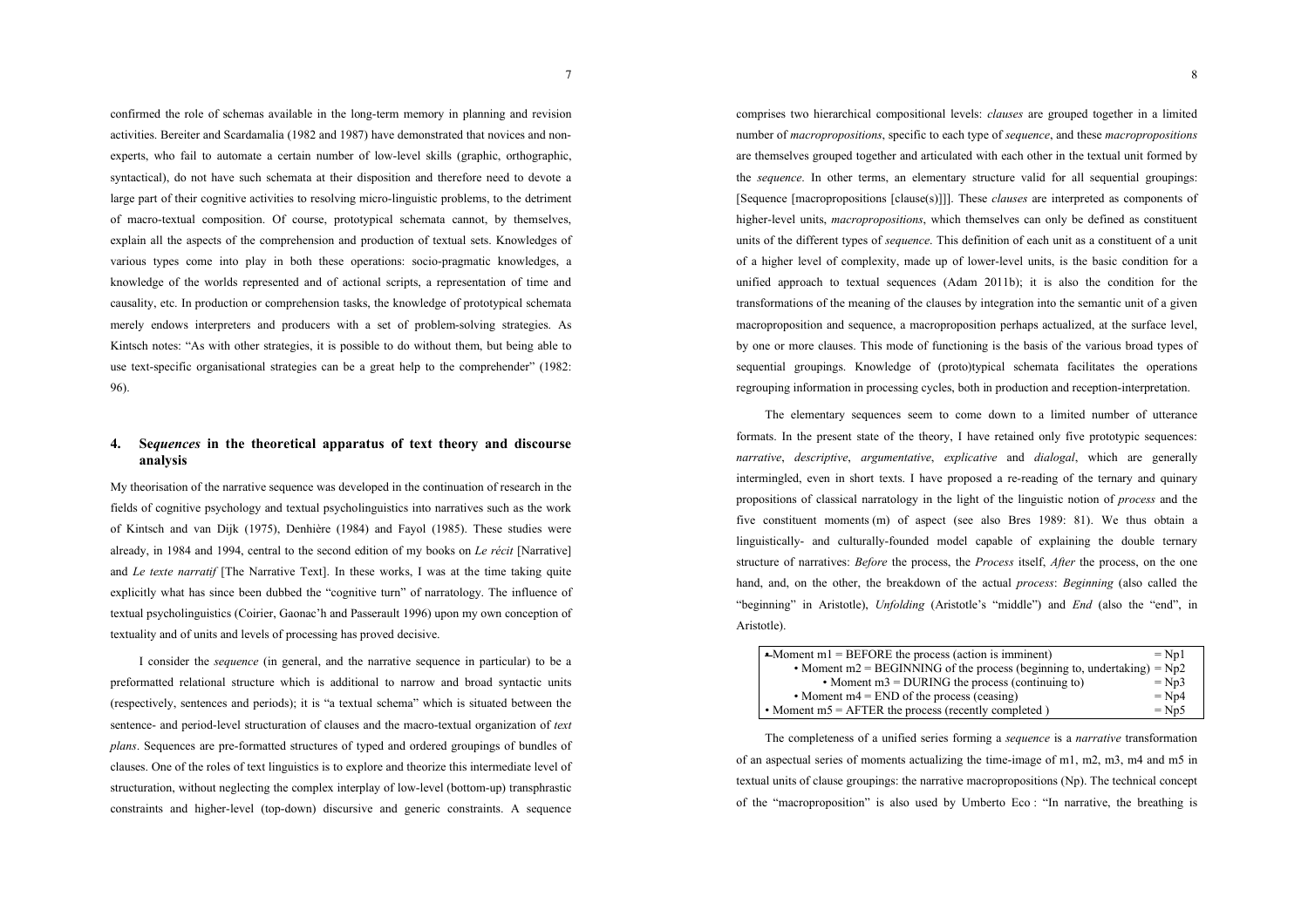derived not from the sentences but from broader units [the macropropositions], from the scansion of events" (1994 [1983]: 42). Moment m1 is transformed into a unit serving as a narrative's *initial situation*-Np1 establishing a world with or without tension; moment m2 into *node-*Np2 which interrupts the *initial situation* and literally sets the narrative process in motion through an intentional or non-intentional action, an event, or even through the revelation of a cognitive shortcoming (knowing/not knowing, a secret yet to be revealed, curiosity); moment m3 into *re-action* or *evaluation*-Np3, on the plane of the characters' action and/or on the cognitive plane, responsibility for which is taken by a character or the narrator; moment m4 into *denouement*-Np4 which allows the narrative process to draw towards its (definitive or provisional) end; and moment m5 into the *final situation*-Np5 in which the initial tension or that introduced by *node*-Np<sub>2</sub> is dissipated or maintained in order to leave the narrative with the possibility of rebounding. It will be seen that, in Isenberg's model, Np5 is exterior to the world of the narrative (story-fabula). Instead of having a Np5 m5 integrated into the process, one leaves the narrative world to declare its closure (Labov and Waletzky's coda) and draw a lesson from it (Isenberg's "Moral"). In the sequential structure, Np3 is the consequence of Np2 and Np5 the consequence of Np4.

In order to move on from a simple linear, temporal series of moments to a fully-figured emplotment, a hierarchisation needs to be introduced linking macropropositions semantically in a structure in which the first (*initial situation*-Np1) and fifth (*final situation*-Np5) echo each other, as do the second (*node*-Np2) and the fourth (*denouement*-Np4). This is represented in Schema 1:



This definition of the sequence as the basis of emplotment allows us to distinguish a mere chronological succession from a narrativized construction (Revaz 1997). This schematisation stresses the hierarchisation of the propositions along with the relationships of correspondence. The (*re*)*action*-Np3 or *evaluation* (if, instead of acting, the narrator or a character evaluates the situation created by the *knot*) is central to the mechanism; it is a direct result of *node*-Np2 and it is the *denouement-*Np4 which once more sets the narrative in

motion. The first macroproposition, the *initial situation*-Np1, is one form of orientation or narrative exposition which describes the initial stage of the characters' "world" and their relationships; it sets out the constitutive elements of the story being told. Not only are the characters obliged to act according to the laws of this world, but "the narrator is a prisoner of his own premises" Eco (1984: 28). Put otherwise, a semantic logic of the represented world is thus superimposed upon the compositional logic of emplotment.

This schema of the basic narrative sequence needs to be completed (Schema 2) with the opening and closing pragmatic macropropostions of the narrative text envisaged by Labov-Waletzky and Bakhtin. In a footnote to *Speech genres and other late essays*, identifying the particular nature of these interactive propositions whose role is to ensure the transition from conversation to narrative, Bakhtin describes "these first and last sentences of an utterance" as "so to speak, sentences of the 'front-line' that stand right at the boundary of the change of speech subjects" (1986: 89). Furthermore, he underlines two important facts: the link between such sentences and genre, on the one hand, and the role of intonation, on the other: "Special grammatical intonations include: the intonation of finalization; explanatory, distributive, enumerative intonations, and so forth" (ibid.: 90). He reserves a particular place for narrative intonations (interrogative, exclamative and imperative), one which is very close to Labov and Waletzky's "free clauses".

The process of textualization is made possible by the combinational possibilities of sequences. As Todorov proposed, a more complex unit can be formed either through the *linear coordination* of sequences [Seq. 1 *and* Seq. 2 *and* Seq. 3 *and* Seq. n]: what was thought to be terminated is in fact not; or by the *embedding-insertion* of sequences one within another [Seq. 1 [Seq. 2] *continuation of* Seq. 1]: a sequence is momentarily interrupted; or through a *parallel-alternating assemblage* [Seq. 1 */* Seq. 2 */ continuation of* Seq. 1 / *continuation of* Seq. 2 / *end of* Seq. 1/ *end of* Seq. 2]: in the latter, sequences are alternatively suspended and taken up again. These three principles merely go to form a compositional matrix which serves as the basis for an infinite variety of textual realizations. These highly flexible rules of composition are governed, in the last resort, by the cognitive limits to the processing of largescale verbal aggregates. It should, moreover, be noted that such successions, embeddings and parallelisms link sequences which are rarely homogenous: for dialogues, descriptions, argumentative or explicative moments are structurally intermingled.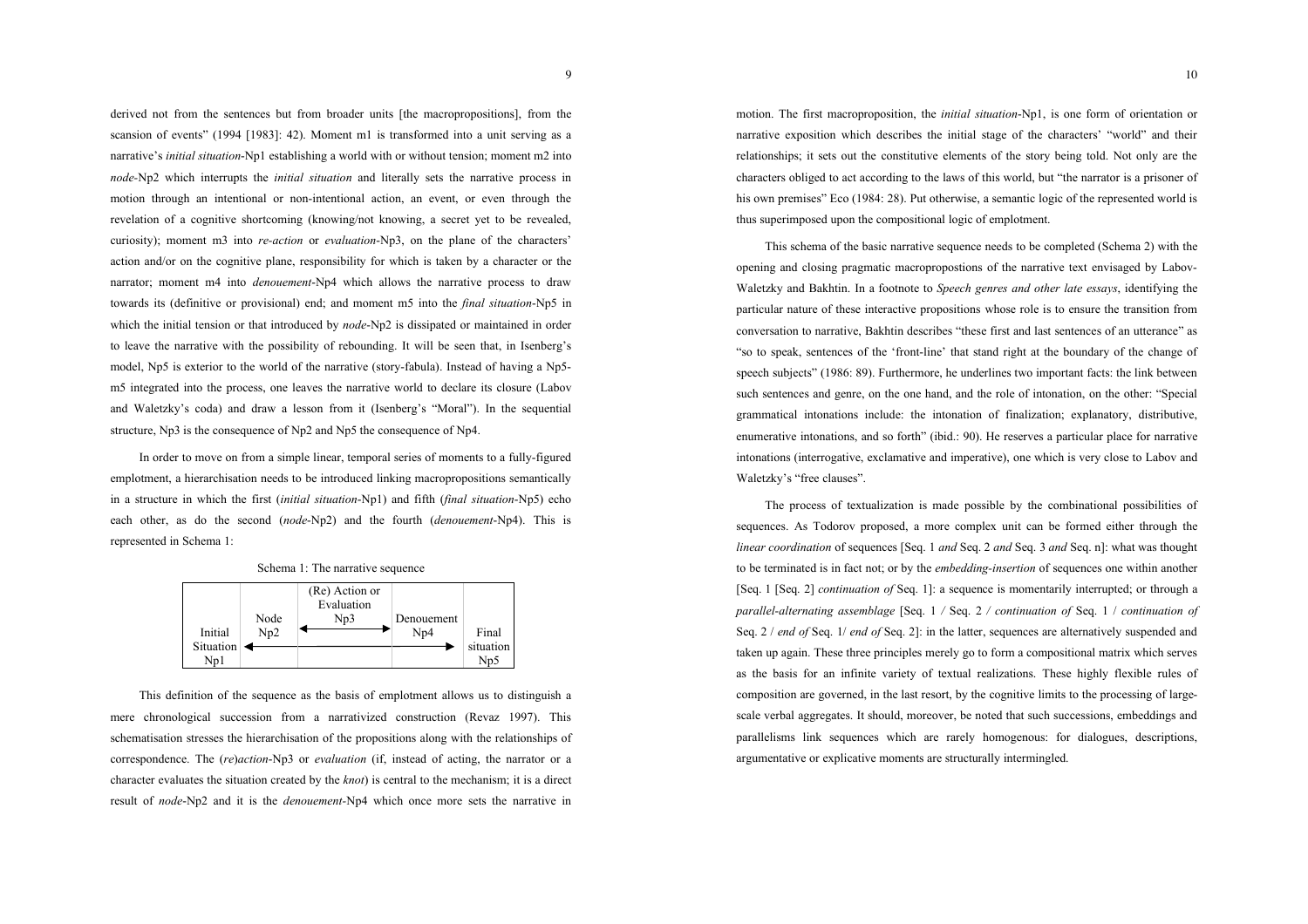| Schema 2 : The narrative text |  |  |
|-------------------------------|--|--|
|                               |  |  |

|                        | <b>NARRATIVE SEQUENCE(S)</b> |                                  |
|------------------------|------------------------------|----------------------------------|
| Entry-point-preface    | [series of n. sequences]     | <b>Final evaluation</b>          |
| and/or Abstract<br>Np0 | Np1 Np2 Np3 Np4 Np5          | Moral and/or Coda<br>Np $\Omega$ |
|                        |                              |                                  |

I do not have the space, in the present article, to further develop the theoretical framework in which I am working. I would simply like to stress that while the sequence is an instrument for textual interpretation and description, it is only one component (L2) of a multilayered structuration which is summarized in Schema 3:



The components of narratology in its entirety may be redistributed, in my opinion, within this theoretical apparatus. Levels L1 and L2 correspond to the "Subject" of the Formalists, and Genette's "Narrative". Level L3 is that of fictional or factual semantics, of the divergences or convergences between worlds (the "fable" of the formalist narratologists and

L1  $\longleftrightarrow$  L2  $\longleftrightarrow$  L3  $\longleftrightarrow$  L4  $\longleftrightarrow$  L5 **T E X T L I N G U I S T I C S**

Genette's "story"). Level L4 is that of enunciation in general and that of narrative enunciation in particular, i. e. the extent to which responsibility for the narration is assumed, together with questions of point of view (the locus of the alternation of "voices"). Level L5 corresponds to the force of action and the argumentative value of the narrative (L4 and L5 permit a detailed examination of Genettian "narration"). The discrepancies between levels L3 and L1-L2 allow an analysis of the complex problems of narrative "order", and the upper part of Schema 3 enables us to link the context to linguistic surface markers.

The components which Baroni reproaches text linguistics with excluding from its conception of the sequence, put briefly, *pathos* in general, as already postulated by Aristotle, do not in my opinion have anything to do with the sequential module (L2), but rather with the semantic  $(L3)$ , enunciative  $(L4)$  and illocutive-argumentative  $(L5)$  modules, governed by the generic module and by intertextuality. This is the way the sequential plot is densified and dramatized. Lastly, it is the modular nature of this theory of text and discourse that explains why, unlike Baroni, I do not situate the thymic elements within sequential structure.

### **References**

- ADAM Jean-Michel 1981: "Labov et le récit", *Cahiers de linguistique sociale* 3, Université de Haute-Normandie, 5-129.
- 1982: "The macrostructure of the conventional narrative", *Poetics Today*, Vol. 3-No. 4, (Autumn, 1982), 135-168.
- 1984: *Le Récit*, Paris, PUF, Que sais-je ?, n° 2149.
- 1994 (1985): *Le Texte narratif*, Paris, Nathan-Université.
- 1997: "Une alternative au 'tout narratif': les gradients de narrativité", *Recherches en communication* 7, Université Catholique de Louvain, 11-35.
- 2001: "Types de textes ou genres de discours ? Comment classer les textes qui *disent de* et *comment faire* ? ", *Langages* 141, 10-27.
- 2002: "Conditions et degrés de narrativisation du poème", *Degrés* 111, Bruxelles, a1-a26.
- 2004: "Une approche textuelle de l'argumentation: schéma, séquence et phrase périodique", in *L'Argumentation aujourd'hui,* M. Doury & S. Moirand (eds.), Paris, P. U. Sorbonne, 77-102.
- 2008, "Essai de définition linguistique du récit", *Actes de savoirs* 4 "Le Récit", Paris, Institut Universitaire de France-P.U.F., 113-127.
- 2011a: *Genres de récits. Narrativité et généricité des textes*, Louvain-la-Neuve, Academia Bruylant.
- 2011b (1992): *Les Textes: types et prototypes*, Paris, A. Colin.
- 2011c (2005): *La linguistique textuelle. Introduction à l'analyse textuelle des discours*, Paris, A. Colin.
- 2012: "L'énonciation narrative dans les contes de Perrault", forthcoming in *Le Français moderne.*
- ADAM Jean-Michel & GOLDENSTEIN Jean-Pierre 1976: *Linguistique et discours littéraire*, Paris, Larousse.
- ADAM Jean-Michel & LORDA Clara-Ubaldina 1999: *Lingüística de los textos narrativos*, Barcelone, Ariel.
- ADAM Jean-Michel & REVAZ Françoise 1996: *L'analyse des récits*, Paris, Seuil, coll. Mémo, n° 22.